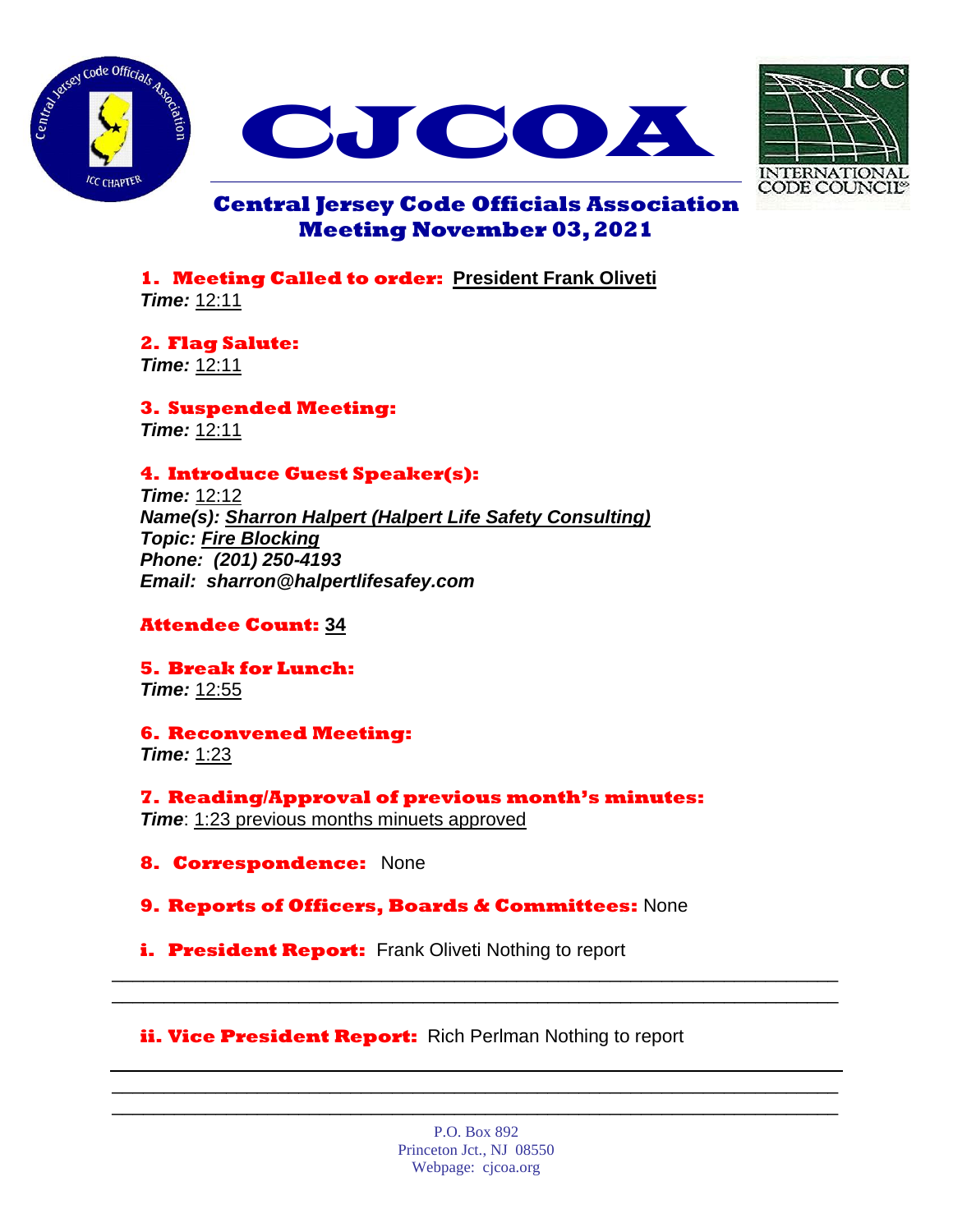### **iii. Secretary's report:** None X **John White**

\_\_\_\_\_\_\_\_\_\_\_\_\_\_\_\_\_\_\_\_\_\_\_\_\_\_\_\_\_\_\_\_\_\_\_\_\_\_\_\_\_\_\_\_\_\_\_\_\_\_\_\_\_\_\_\_\_\_\_\_\_\_\_\_\_\_\_\_\_\_ \_\_\_\_\_\_\_\_\_\_\_\_\_\_\_\_\_\_\_\_\_\_\_\_\_\_\_\_\_\_\_\_\_\_\_\_\_\_\_\_\_\_\_\_\_\_\_\_\_\_\_\_\_\_\_\_\_\_\_\_\_\_\_\_\_\_\_\_\_\_

**iv. Treasurers Report: Rich Perlman** Account in Good Standing

#### **v. Legislative: Rich Soltis/Mike Rodgers**

- **vi. Bi-Laws:** None X
- **vii. Education: None…ABM 12/15/2021**

**viii. Membership: Joe Voacolo** Total # of Members **167** Paid Members Associate Members Life Members

### **ix.Good & Welfare: Lonnie Baldino**

Henry Guarnieri (Trenton) Heart Surgery John Pettenati (Princeton) Surgery

#### **x. Code Change Committee:**

- Building: **Mike Rodgers (Nothing to Report)**
- Electric: **Scott Hasson (Nothing to Report)**

Plumbing: **None (Nothing to Report)**

Fire: **Rich Soltis (Nothing to Report)**

#### **xi. Website: Dom**

#### **xii. Scholarship: Joe Makowsky-**

#### **xiii. Nominating Committee: Scott McCormick**

Rich Perlman (Nominated for President) John White (Nominated for Vice President) Joe Voacola) (Nominated for Treasurer) Frank Oliveti (Nominated for Secretary)

> P.O. Box 892 Princeton Jct., NJ 08550 Webpage: cjcoa.org